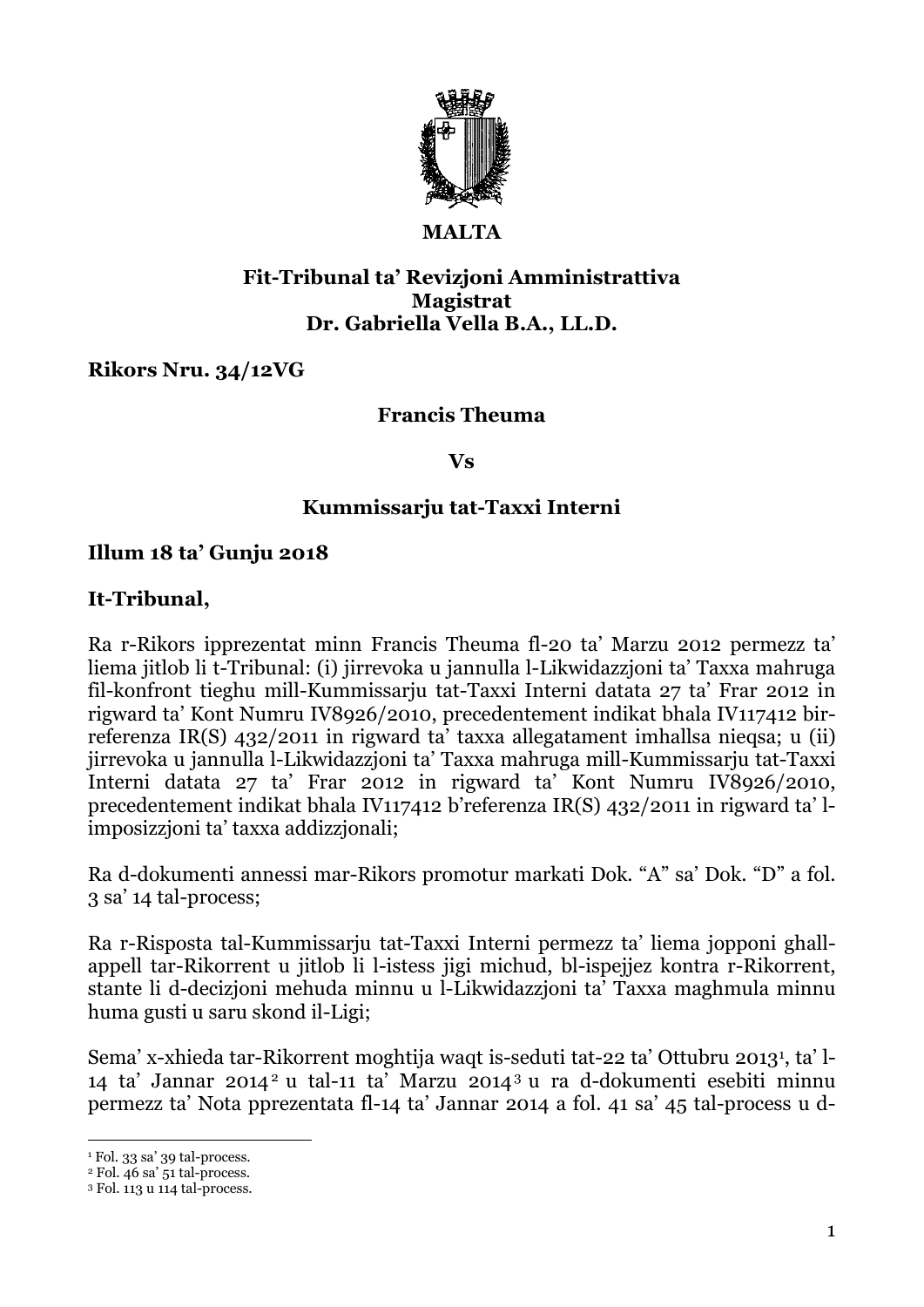dokumenti esebiti minnu waqt is-seduta tal-11 ta' Marzu 2014 a fol. 56 sa' 69 talprocess, ra d-dokumenti markati Dok. "DG1" sa' Dok. "DG4" esebiti mid-Direttur Generali (Taxxi Interni) permezz ta' Nota pprezentata fil-11 ta' Marzu 2014 a fol. 70 sa' 112 tal-process u sema' x-xhieda tal-Perit David Sultana moghtija waqt is-seduta tal-11 ta' Marzu 20144;

Ra li r-Rikorrent kien inghata zmien xahrejn mill-14 ta' April 2014 sabiex jipprezenta Nota ta' Sottomissjonijiet, bil-Kummissarju tat-Taxxi jkolli zmien xahrejn min-notifika ghall-prezentata tan-Nota Responsiva, izda ebda wahda millpartijiet kontendenti ma pprezentat is-sottomissjonijiet taghha bil-miktub;

Ra l-atti kollha tal-kawza;

# **Ikkonsidra:**

In forza ta' kuntratt fl-atti tan-Nutar Dottor Rosella Sciberras datat 20 ta' Settembru 2010 <sup>5</sup> , ir-Rikorrent akkwista: *(1) il-fond bl-arja tieghu konsistenti f'hames kmamar u kantina, numru sitta u ghoxrin (26) Triq Alexander, Cospicua; u (2) il-fond konsistenti f'erba' kmamar u kantina, bl-arja libera tieghu, numru sebgha u ghoxrin (27) Triq Alexander, Cospicua, bil-bir komuni ghaz-zewg fondi, liberi u franki, bid-drittijiet u pertinenzi kollha taghhom u kif igawdu s-servitù inerenti ghall-posizzjoni taghhom u b'pussess liberu* verso l-prezz komplessiv ta' €23,293 li *hu meqjus in kwantu ghal hdax-il elf sitt mija u sitta u erbghin punt hamsa Euro (Eur 11646.5) ghal kull fond.* It-trasferiment ta' l-imsemmija zewg fondi gie notifikat lill-Kummissarju tat-Taxxi Interni fit-30 ta' Settembru 2010<sup>6</sup> u l-Kummissarju ghadda biex inkariga lill-Perit Hector Zammit sabiex, wara li jispezzjona l-fondi in kwisjtoni, jaghti stima tal-valur reali ta' l-imsemmija fondi fizzmien tat-trasferiment, ossia fl-20 ta' Settembru 2010.

A bazi ta' l-istima tal-Perit Hector Zammit, li kienet dik ta' €60,000 ghaz-zewg fondi flimkien, il-Kummissarju tat-Taxxi Interni hareg Likwidazzjoni ta' Taxxa bil-Kont Nru. IV117412 datata 1 ta' Frar 2011<sup>7</sup> fil-konfront tar-Rikorrent fejn talbu jhallas is-somma ta' €1,835.00 bhala taxxa fuq il-valur addizzjonali taxxabbli ta' €36,700, flimkien mas-somma ta' €1,835.00 bhala taxxa addizzjonali/penali. Ir-Rikorrent oggezzjona<sup>8</sup> ghal din il-Likwidazzjoni ta' Taxxa u fid-dawl ta' l-oggezzjoni tieghu l-Kummissarju tat-Taxxi Interni nkariga lill-Perit David Sultana sabiex, wara li jispezzjona l-fondi in kwistjoni, jaghti stima tal-valur reali tal-fondi akkwistati mir-Rikorrent fiz-zmien tat-trasferiment, ossia dejjem fl-20 ta' Settembru 2010.

Il-Perit David Sultana vvaluta l-fondi akkwistati mir-Rikorrent bil-mod segwenti: ilfond Nru.26, Triq Alexander, Cospicua, ghall-valur ta' €18,000 u dana in bazi ghallkonsiderazzjoni li *this is a very small premises in a derelict area of Cospicua accessible from a steep flight of steps. Accommodation consists of just two rooms*

<sup>1</sup> <sup>4</sup> Fol. 115 u 116 tal-process.

<sup>5</sup> Dok. "A" a fol. 3 sa' 6 tal-process.

<sup>6</sup> Dok. DG1" a fol. 71 sa' 73 tal-process.

<sup>7</sup> Fol. 76 u 77 tal-process.

<sup>8</sup> Dok. "DG2" a fol. 74 sa' 102 tal-process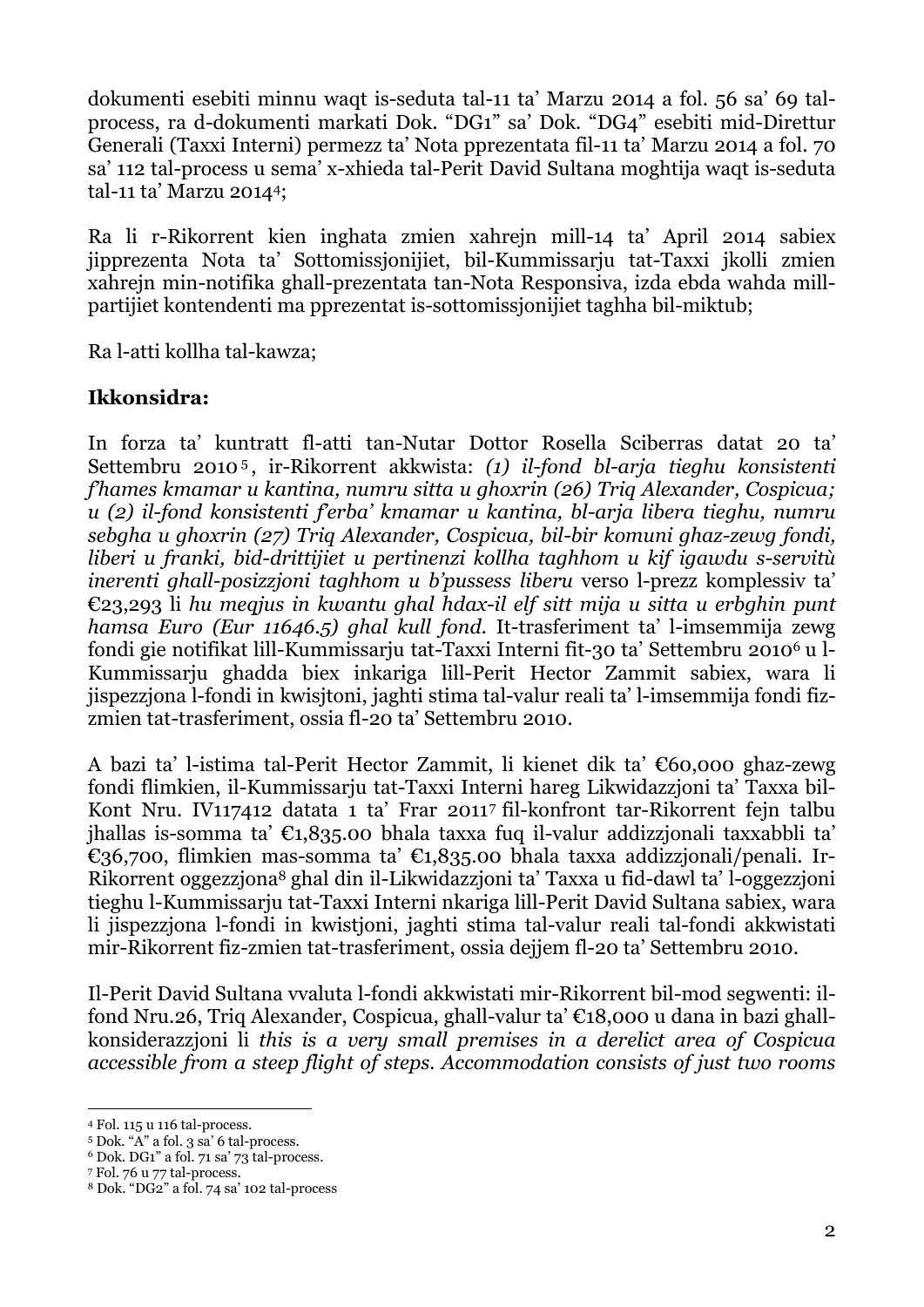*at G. Floor level and another room at 1 st Floor level. Old and damp* u l-fond Nru. 27, Triq Alexander, Cospicua, ghall-valur ta' €18,000 u dana in bazi ghallkonsiderazzjoni li *this premises is identical to property No.26 and has been inspected form the outside also from vantage points from premises No.26. Undesirable location, damp and very old9.* B'hekk huwa vvaluta z-zewg fondi flimkien ghall-valur komplessiv ta'  $\epsilon$ 36,000, kif minnu stess ikkonfermat f'email lill-Kummissarju tat-Taxxi Interni esebita a fol. 104 u 105 tal-process.

B'decizjoni moghtija fis-27 ta' Frar 201210, id-Direttur Generali (Taxxi Interni) ikkonstata w ikkonkluda s-segwenti: *in determining the value of the immovable property transferred, the Director General (Inland Revenue) has obtained the advice of his technical expert, who valued the said immovable property at sixty thousand euro (€60,000). The Director General (Inland Revenue) had no option other than to proceed with an assessment on the basis of the difference between the value of the immovable property in question as determined by him on the technical advice and the declared price. At objection's stage, reference was again made to an independent departmental architect, who, after considering grounds of transferee's objection, revised the original valuation to €48,000. Therefore, the Director General (Inland Revenue) directs that the claim is to be revised on the basis of the difference in values between the latter value and the price declared. On the other hand, transferee failed to produce any evidence to show that the value declared in the deed is correct. Under the circumstances, the Director General (Inland Revenue) sees no valid reason for discarding the advice obtained by him and confirms his assessment in that respect. As regards additional duty, this was imposed in terms of article 52(4) of the Duty on Documents and Transfers Act (Cap. 364) whereby the transferee shall be liable to pay an additional duty equal to the amount of estimated duty as determined by the Director General (Inland Revenue). The amount of additional duty properly chargeable in this case was €1,835. However, following the revision as directed in the preceding minute, the Director General (Inland Revenue) directs that the amount of additional duty should be proportionately reduced to €1,235. Otherwise, the Director General (Inland Revenue) sees no valid reason to remit or reduce further the additional duty incurred. Wherefore, the Director General (Inland Revenue) does not see any valid reason to cancel the assessment in question as desired by transferee and, in accordance with the provisions of article 56(3) of the Duty on Documents and Transfers Act (Cap. 364) he does hereby determine the duty and additional duty payable by Francis known as Frank Theuma in respect of the aforesaid transfer to be €1,235 and €1,235 respectively for a total amount payable of €2,470*.

In segwitu ghal din id-decizjoni l-Kummissarju tat-Taxxi Interni hareg Likwidazzjoni ta' Taxxa bil-Kont Nru. IV121926 datata 28 ta' Frar 2012 <sup>11</sup> filkonfront tar-Rikorrent fejn talbu jhallas is-somma ta' €1,235.00 bhala taxxa fuq ilvalur addizzjonali taxxabbli ta' €24,700, flimkien mas-somma ta' €1,235.00 bhala taxxa addizzjonali/penali. Ir-Rikorrent hassu aggravat bl-imsemmija decizjoni u Likwidazzjoni ta' Taxxa bil-Kont Nru. IV121926 u interpona appell mill-istess

<sup>&</sup>lt;u>.</u> <sup>9</sup> Dok. "DG3" a fol. 103 sa' 106 tal-process.

<sup>10</sup> Fol. 110 sa' 112 tal-process.

<sup>&</sup>lt;sup>11</sup> Dok. "DG4" a fol. 108 u 109 tal-process.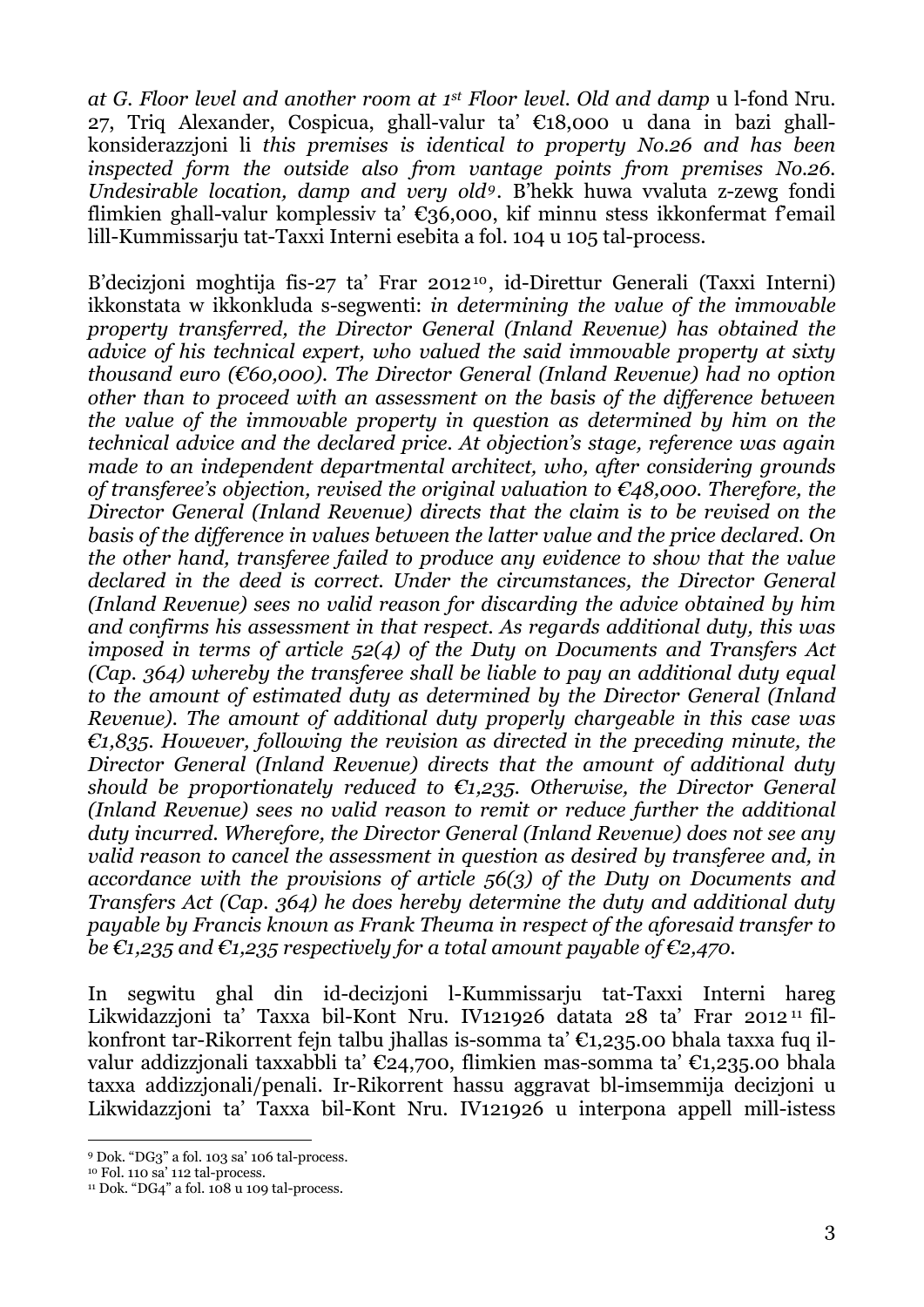quddiem dan it-Tribunal, fejn jitlob li t-Tribunal: (i) jirrevoka u jannulla l-Likwidazzjoni ta' Taxxa mahruga fil-konfront tieghu mill-Kummissarju tat-Taxxi Interni datata 27 ta' Frar 2012 in rigward ta' Kont Numru IV8926/2010, precedentement indikat bhala IV117412 bir-referenza IR(S) 432/2011 in rigward ta' taxxa allegatament imhallsa nieqsa; u (ii) jirrevoka u jannulla l-Likwidazzjoni ta' Taxxa mahruga mill-Kummissarju tat-Taxxi Interni datata 27 ta' Frar 2012 in rigward ta' Kont Numru IV8926/2010, precedentement indikat bhala IV117412 b'referenza IR(S) 432/2011 in rigward ta' l-imposizzjoni ta' taxxa addizzjonali.

Ir-Rikorrent jibbaza l-appell tieghu fuq is-segwenti aggravji: (i) ma huwiex minnu li it-taxxa mhallsa minnu fuq il-kuntratt relattiv hija inqas minn 85% tat-taxxa li kienet tkun dovuta skond il-valur tas-suq; u (i) ma jaqbilx mal-Likwidazzjoni mahruga mill-Kummissarju tat-Taxxi Interni u mar-rifjut tieghu li jirtira jew jamenda tali likwidazzjoni. Huwa jikkontendi li *huwa restawratur u ghandu esperjenza twila fil-qasam ta' riabilitazzjoni ta' bini mwarrab, abbandunat u imgarraf ghal bini abitabbli. Dan kien proprju l-kaz in kwistjoni fejn din id-darba dan ix-xoghol ghamlu ghalih innifsu f'post li mhux biss kien qed jiggarraf, li anke kien qed jintuza minn hafna nies ghal skopijiet ta' abbuzi w attività kontra l-ligi12.*

Il-Kummissarju tat-Taxxi Interni, illum Kummissarju tat-Taxxi, jopponi ghallappell tar-Rikorrent u jitlob li l-istess jigi michud stante li d-decizjoni mehuda minnu u l-Likwidazzjoni ta' Taxxa maghmula minnu huma gusti u saru skond il-Ligi.

Minn ezami akkurat tal-provi prodotti u b'mod partikolari tax-xhieda tal-Perit David Sultana<sup>13</sup> kif ukoll ta' l-istima tieghu<sup>14</sup> u l-e-mail minnu indirizzata lill-Kummissarju tat-Taxxi Interni <sup>15</sup> , immedjatament jirrizulta li d-decizjoni tad-Direttur Generali (Taxxi Interni) datata 27 ta' Frar 2012 hija zbaljata u li konsegwentement il-konsegwenti Likwidazzjoni ta' Taxxa bil-Kont Nru. IV121926 datata 28 ta' Frar 2012 mahruga fil-konfront tar-Rikorrent hija eccessiva.

Kif già iktar 'l fuq osservat fid-decizjoni tieghu tas-27 ta' Frar 2012, id-Direttur Generali (Taxxi Interni) ikkonstata li l-istima moghtija mill-Perit David Sultana, li kien it-tieni Perit inkarigat mid-Dipartiment tat-Taxxi Interni ghall-fini li jispezzjona l-fondi akkwistati mir-Rikorrent u jaghti stima tal-valur reali taghhom fiz-zmien tat-trasferiment, fuq liema stima eventalment giet, jew ta' l-inqas kellha tigi, ibbazata l-Likwidazzjoni ta' Taxxa mahruga fil-konfront tar-Rikorrent, kienet dik ta' **€48,000 ghaz-zewg fondi**. Madanakollu però kemm mix-xhieda tal-Perit Sultana kif ukoll mill-istima tieghu u l-e-mail minnu indirizzata lill-Kummissarju tat-Taxxi Interni jirrizulta b'mod car hafna li l-Perit Sultana vvaluta l-fondi in kwistjoni ghall-valur ta' **€18,000 il-wiehed**, b'dana li l-valur komplessiv huwa ta' **€36,000 u mhux ta' €48,000**.

1

<sup>12</sup> Rikors promotur, fol. 2 tal-process.

<sup>13</sup> Xhieda moghtija waqt is-seduta tal-11 ta' Marzu 2014 a fol. 113 sa'

 $14$  Dok. "DG3" a fol. 103 tal-process.

<sup>15</sup> Fol. 104 u 105 tal-process.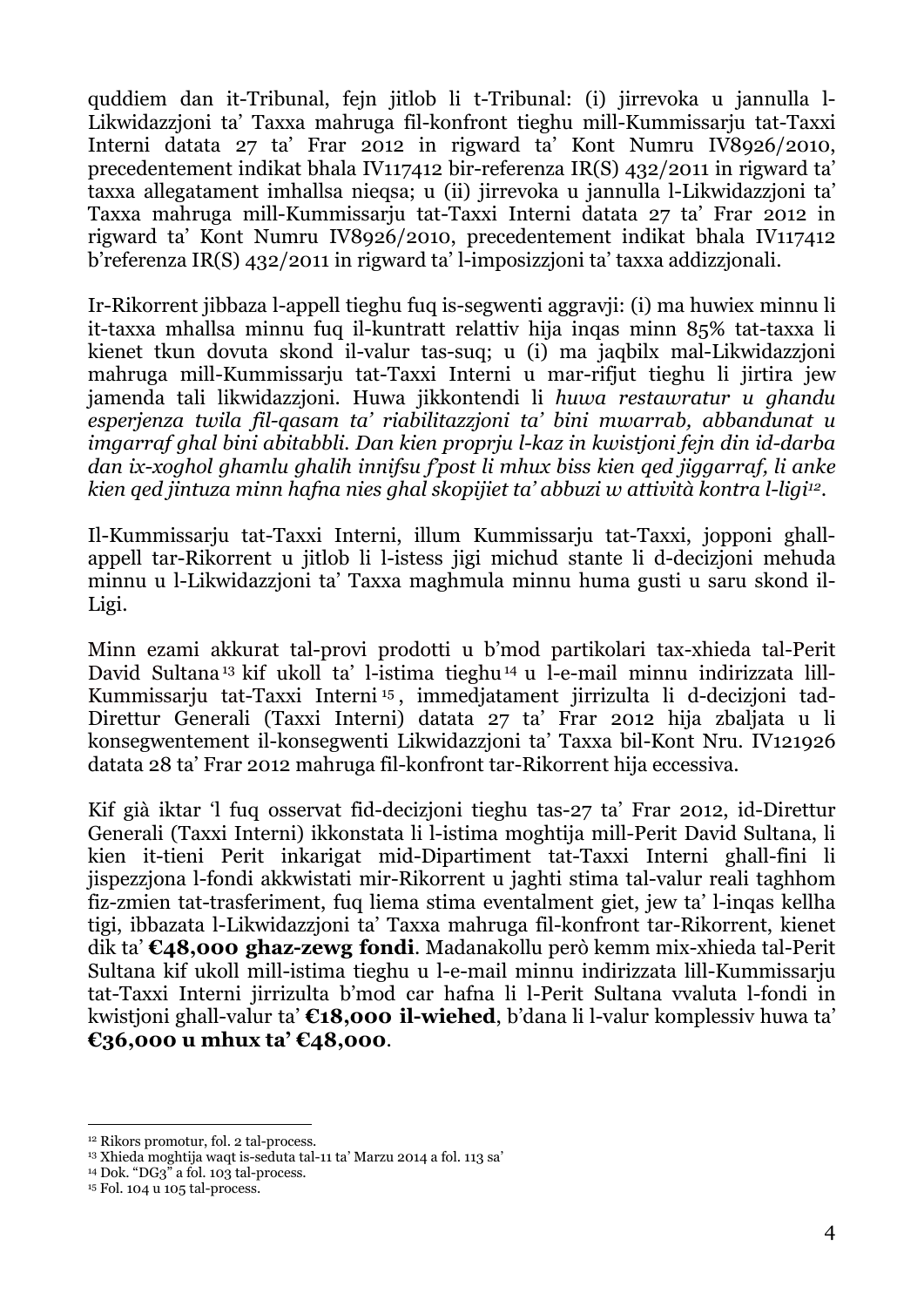In bazi ghall-istima tal-Perit Sultana ghalhekk il-konteggi li kellu jaghmel il-Kummissarju tat-Taxxi kellhom ikunu s-segwenti:

- $\text{\textsterling}36,000 \text{ x } 85\% = \text{\textsterling}30,600;$
- Ladarba l-valur dikjarat ta'  $\epsilon_{23,293}$  huwa ingas minn 85% tal-valur determinat mill-Perit Sultana skatta l-Artikolu 52 tal-Kap.364 tal-Ligijiet ta' Malta;
- $\epsilon$ 36,000  $\epsilon$ 23,300 =  $\epsilon$ 12,700 valur addizzionali taxxabbli;
- $\epsilon$ 12,700 x 5% =  $\epsilon$ 635 taxxa dovuta fuq il-valur addizzjonali taxxabbli; u
- B'applikazzjoni ta' l-Artikolu 52(4) tal-Kap.364 tal-Ligijiet ta' Malta kif applikabbli fiz-zmien rilevanti ghal dawn il-proceduri -  $\epsilon$ 635 dovuta bhala taxxa addizzjonali/penali.

B'hekk se mai t-taxxa u taxxa addizzjonali/penali dovuti mir-Rikorrent lill-Kummissarju tat-Taxxi jammontaw ghal €635 u €635 rispettivament, li komplessivament jammontaw ghal **€1,270**.

Ghal kull buon fini jigi osservat li fix-xhieda li ta quddiem it-Tribunal ir-Rikorrent ivventila l-argument li l-Likwidazzjoni ta' Taxxa bil-Kont Nru. IV121926 inharget biss vis-a-vis il-fond Nru.26, Triq Alexander, Cospicua, u mhux ukoll fir-rigward tal-fond l-iehor minnu akkwistat bil-kuntratt fl-atti tan-Nutar Dottor Rosella Sciberras datat 20 ta' Settembru 2010, il-fond Nru.27, Triq Alexander, Cospicua. Ghalkemm l-intestatura ta' l-Avviz ta' Rifjut ta' Oggezzjoni bil-Kont Nru. 121926 hija *Dokument dwar - Fond No. 26, Triq Alexander, Cospicua* u *data taddokument/trasferiment 20/09/2010,* mill-inkarigu moghti mill-Kummissarju lill-Perit Sultana, mill-istima tal-Perit Sultana u mid-decizjoni datata 27 ta' Frar 2012, jirrizulta ferm evidenti li l-Kummissarju ttratta z-zewg fondi akkwistati mir-Rikorrent, iddetermina l-valur reali fiz-zmien tat-trasferiment taz-zewg fondi kemm individwalment kif ukoll komplessivament u llikiwda t-taxxa fuq il-valur addizzjonali taxxabbli u t-taxxa addizzjonali/penali fir-rigward taz-zewg fondi u mhux ta' wiehed minnhom biss. B'hekk il-Likwidazzjoni ta' Taxxa bil-Kont Nru. IV121926, nonostante l-intestatura taghha, bhala fatt tittratta dwar iz-zewg fondi Nru. 26, Triq Alexander, Cospicua u Nru. 27, Triq Alexander, Cospicua, akkwistati mir-Rikorrent in forza tal-kuntratt fl-atti tan-Nutar Rosella Sciberras datat 20 ta' Settembru 2010.

Fil-fehma tat-Tribunal ghalhekk l-Likwidazzjoni tat-Taxxa bil-Kont Nru. 121926 mahruga fil-konfront tar-Rikorrent ghandha titnaqqas bil-mod segwenti: il-valur addizzjonali taxxabbli ghandu jonqos minn €24,700 ghal €12,700, it-taxxa dovuta fuq il-valur addizzjonali taxxabbli ghandha ghalhekk tonqos minn €1,235 ghal €635 u t-taxxa addizzjonali/penali ghandha tonqos minn €1,235 ghal €635. Ghalkemm ir-Rikorrent jitlob ghar-revoka, thassir u kancellament ta' l-imsemmija Likwidazzjoni ta' Taxxa *in toto*, ossia kemm ghal dak li jirrigwarda taxxa fuq valur addizzjonali taxxabbli kif ukoll ghal dak li jirrigwarda taxxa addizzjonali, it-talba tieghu f'dan is-sens ma tistax tigi milqugha ghar-raguni li fil-fehma tat-Tribunal ir-Rikorrent ma rnexxilux jipprova b'mod sodisfacenti li l-istima tal-Perit David Sultana ta' €36,000 ghaz-zewg fondi Nru. 26 u Nru. 27, Triq Alexander, Cospicua, flimkien, hija eccessiva.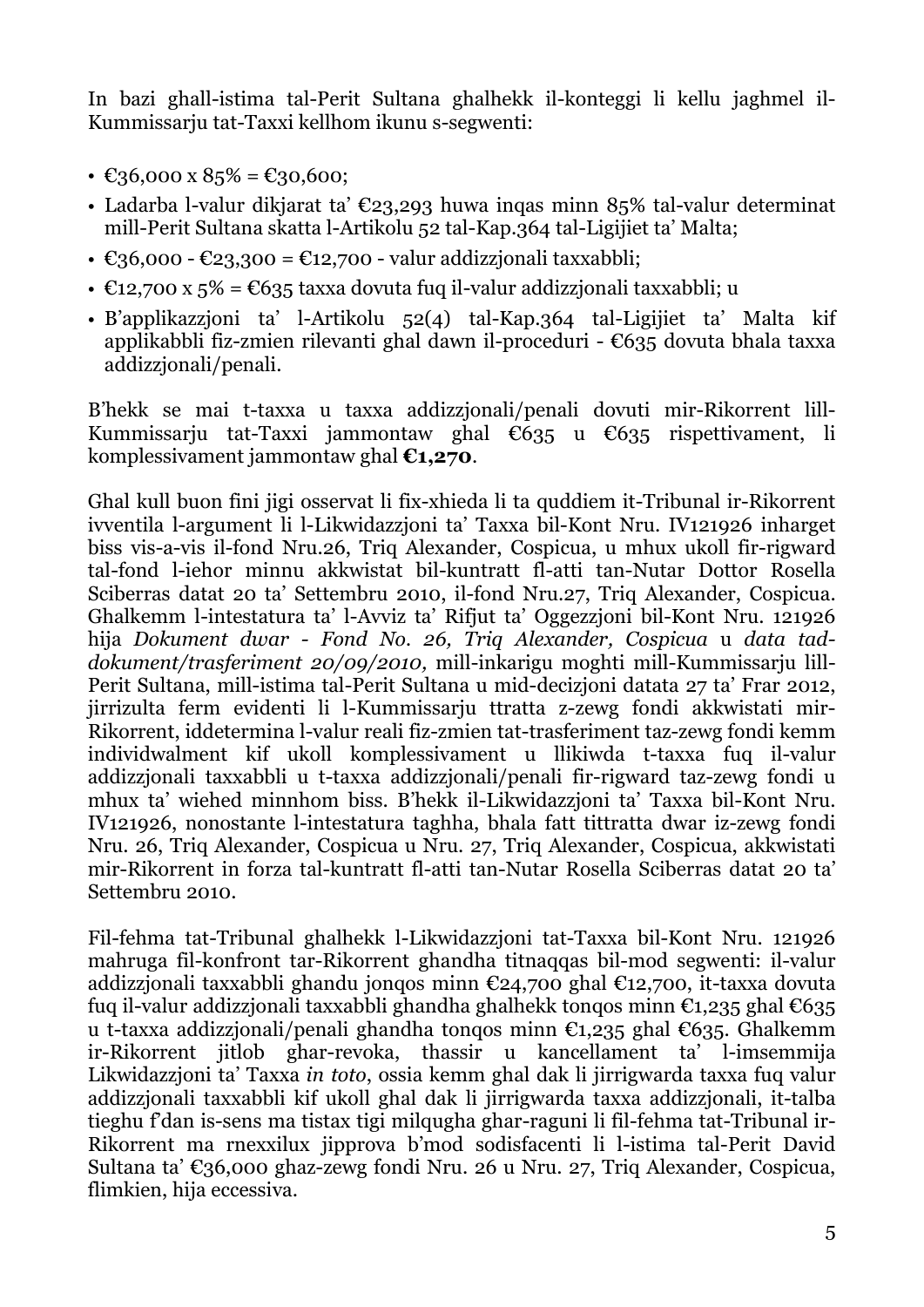Ghad illi r-Rikorrent jikkontendi li meta ttrasferixxa l-fond Nru.27, Triq Alexander, Cospicua, huwa hallas taxxa fl-ammont ta' €173.50 u b'hekk jippretendi li t-taxxa li ghandu jhallas ghall-akkwist tal-fondi ma ghandhiex tkun iktar minn hekk, millprovi minnu stess sottomessi, senjatament il-Likwidazzjoni ta' Taxxa bil-Kont Nru. IV118407 datata 4 ta' Mejju 2011, a fol. 44 u 45 tal-process, jirrizulta li l-Kummissarju tat-Taxxi ddetermina li l-valur reali ta' dak il-fond fiz-zmien tattrasferiment tieghu, ossia fid-29 ta' Novembru 2010, kien ferm iktar mill-prezz dikjarat fl-att ta' trasferiment relattiv, tant illi rrizulta valur addizzjonali taxxabbli ta' €34,700 u b'hekk illikwida taxxa addizzjonali/penali fil-konfront tar-Rikorrent venditur f'dik l-istanza - fl-ammont ta' €1,735.00, liema taxxa addizzjonali/penali giet ridotta ghal €173.50 skond l-iskeda f'dak id-dokument stess ghaliex il-hlas gie effettwat bejn l-4 ta' Mejju 2011 u t-2 ta' Awwissu 2001, u senjatament fid-19 ta' Mejju 2011 kif jirrizulta mir-ricevuta esebita mir-Rikorrent bhala Dok. "FT1" a fol. 43 tal-process. Isegwi ghalhekk li din il-kontestazzjoni partikolari tar-Rikorrent ma tistax tregi in kwantu ghal kollox infondata kemm fil-fatt kif ukoll fid-dritt.

In kwantu rigwarda x-xoghlijiet li r-Rikorrent jikkontendi li esegwixxa fil-fondi in kwistjoni kemm qabel id-data ta' l-akkwist kif ukoll wara tali data, it-Tribunal iqis li ma tressqux provi attendibbli fir-rigward u dana billi whud mill-fatturi esebit ma jindikawx b'mod konklussiv li x-xoghol hemm indikat sar fil-fondi mertu ta' dawn il-proceduri u certa spejjez li r-Rikorrent jikkontendi li esegwixxa jirrizultaw biss minn stimi u mhux minn fatturi u ricevuti relattivi formali, li fl-ahhar mill-ahhar huma d-dokumenti li jipprovaw b'mod konklussiv li spiza tkun effettivament giet inkorsa.

Apparte minn dan kollu huwa evidenti li ghall-finijiet ta' l-istima tieghu l-Perit Sultana ha in konsiderazzjoni l-istat strutturali hazin li kienu fih il-fondi in kwistjoni kif ukoll il-lokalità dilapidata gewwa Bormla li kienu jinsabu fiha. Jigi ribadit li l-Perit ibbaza l-istima tieghu fuq il-konsiderazzjoni li l-fond Nru.26, Triq Alexander, Cospicua, huwa *a very small premises in a derelict area of Cospicua accessible from a steep flight of steps. Accommodation consists of just two rooms at G. Floor level and another room at 1 st Floor level. Old and damp* u li l-fond Nru. 27, Triq Alexander, Cospicua, huwa *identical to property No.26 and has been inspected form the outside also from vantage points from premises No.26. Undesirable location, damp and very old16.*

Ghaldaqstant it-talba tar-Rikorrent biex il-Likwidazzjoni ta' Taxxa bil-Kont Nru. IV121926 tigi mhassra, revokata u kkancellata *in toto,* ossia kemm ghal dak li jirrigwarda taxxa fuq valur addizzjonali taxxabbli kif ukoll ghal dak li jirrigwarda taxxa addizzjonali/penali, ma hijiex gustifikata u b'hekk ma tistax tiqi milqugha. Detto ciò in bazi ghas-setghat tat-Tribunal a tenur ta' l-Artikolu 58(4) tal-Kap.364 tal-Ligijiet ta' Malta, u cioè li *t-Tribunal ghandu jikkonferma, inaqqas, izid jew jannulla l-likwidazzjoni jew jaghmel dak l-ordni dwarha li jidhirlu xieraq,* ficcirkostanzi ta' dan il-kaz kif jirrizulta mill-atti processwali, it-Tribunal iqis li l-

<sup>1</sup> <sup>16</sup> Dok. "DG3" a fol. 103 sa' 106 tal-process.